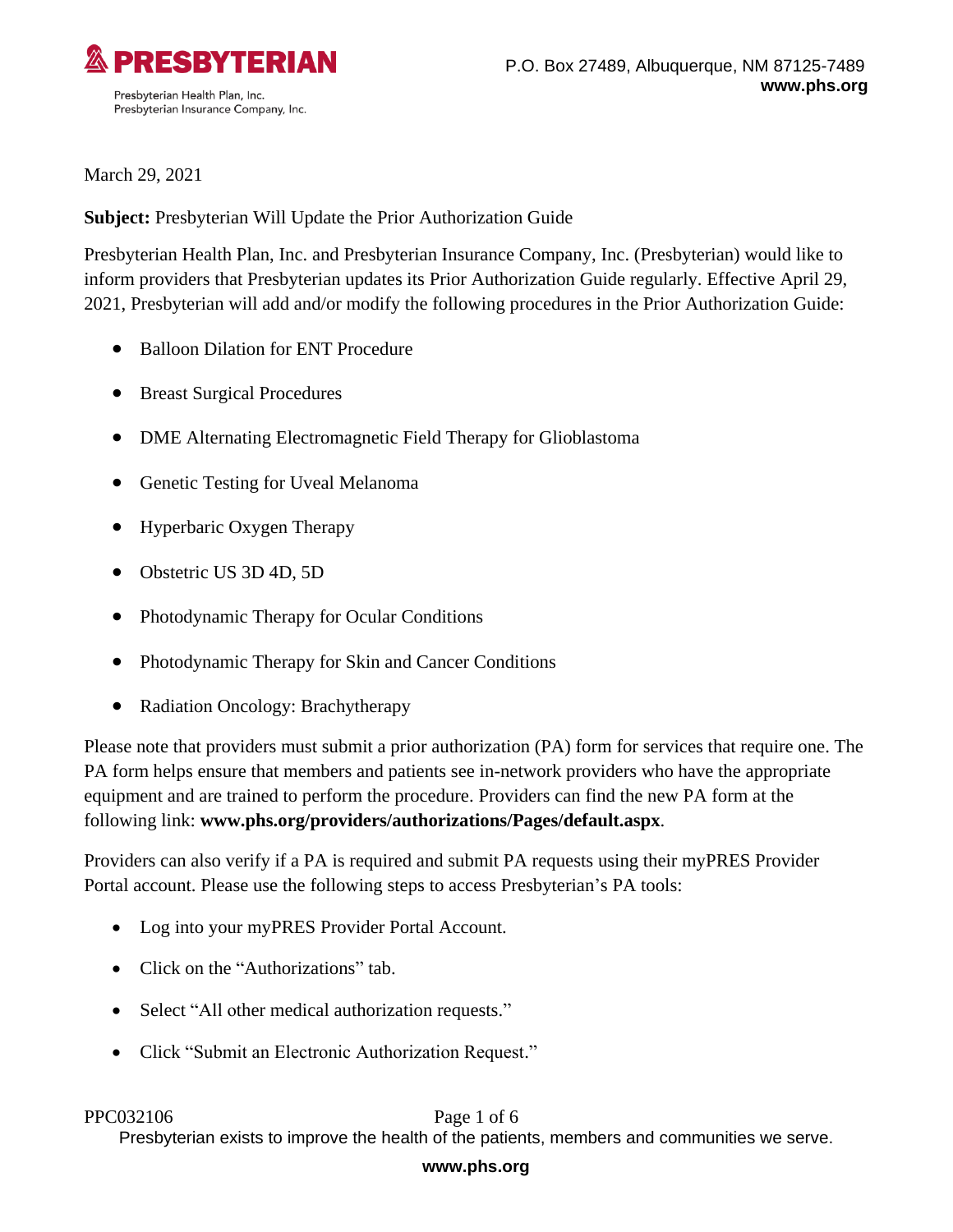To help providers navigate the new PA tools, Presbyterian developed the myPRES Prior Authorization User Manual. Providers can view the myPRES Prior Authorization User Manual at **[www.phs.org/providermanual.](../../gbenitez3/Downloads/www.phs.org/providermanual)**

To assist providers with billing for these procedures, please see the table below that outlines the updated and new policies and other important information.

| <b>Policy</b>                                                                        | <b>Common Procedural Terminology Code(s)</b><br>and Important Information                                                                                                                                                                                                                                                                                                                                                              | <b>Is a Prior</b><br><b>Authorization</b><br><b>Required?</b> |
|--------------------------------------------------------------------------------------|----------------------------------------------------------------------------------------------------------------------------------------------------------------------------------------------------------------------------------------------------------------------------------------------------------------------------------------------------------------------------------------------------------------------------------------|---------------------------------------------------------------|
| <b>Balloon Dilation for</b><br>Ear, Nose and Throat<br>Procedure,<br><b>MPM 2.12</b> | An exclusion section will be added. The use of eustachian<br>tube balloon dilation for the treatment of adult and pediatric<br>eustachian tube dysfunction, Common Procedural<br>Terminology (CPT) codes 69705 and 69706, are non-<br>covered. A PA is required for CPT codes 31295, 31296,<br>31297 and 31298.                                                                                                                        | Yes                                                           |
| <b>Breast Surgical</b><br>Procedures,<br><b>MPM 27.0</b>                             | <b>Breast Reconstruction following Mastectomy:</b><br>National Coverage Determination (NCD) 140.2 will be<br>removed. It will now follow the mandated coverage by the<br>Women's Health and Cancer Rights Act of 1998 for all<br>product lines.                                                                                                                                                                                        | Yes                                                           |
|                                                                                      | The following language will be added: "Program payment<br>may be made for breast reconstruction surgery following<br>removal of a breast for any medical reason."                                                                                                                                                                                                                                                                      |                                                               |
|                                                                                      | The following item will be added: Autologous fat<br>transplantation, also known as grafting, to the breast and<br>trunk related surgery, codes 15769, 15771 and 15772<br>including lumpectomy for breast reconstruction surgery<br>related to medically necessary breast surgery. A PA is not<br>required but will set to only pay International Classification<br>of Diseases, Tenth Revision (ICD-10) codes listed in LCA<br>A56587. |                                                               |
|                                                                                      | Removal/revision of a breast implant:<br>Wisconsin Local Coverage Determination (LCD) L34698<br>will replace Novitas LCD L35090. The old criteria that has<br>been carrying over for years from previous policies will be<br>removed. A PA is not required for codes 19328, 19330,<br>19370, 19371 and 19380.                                                                                                                          |                                                               |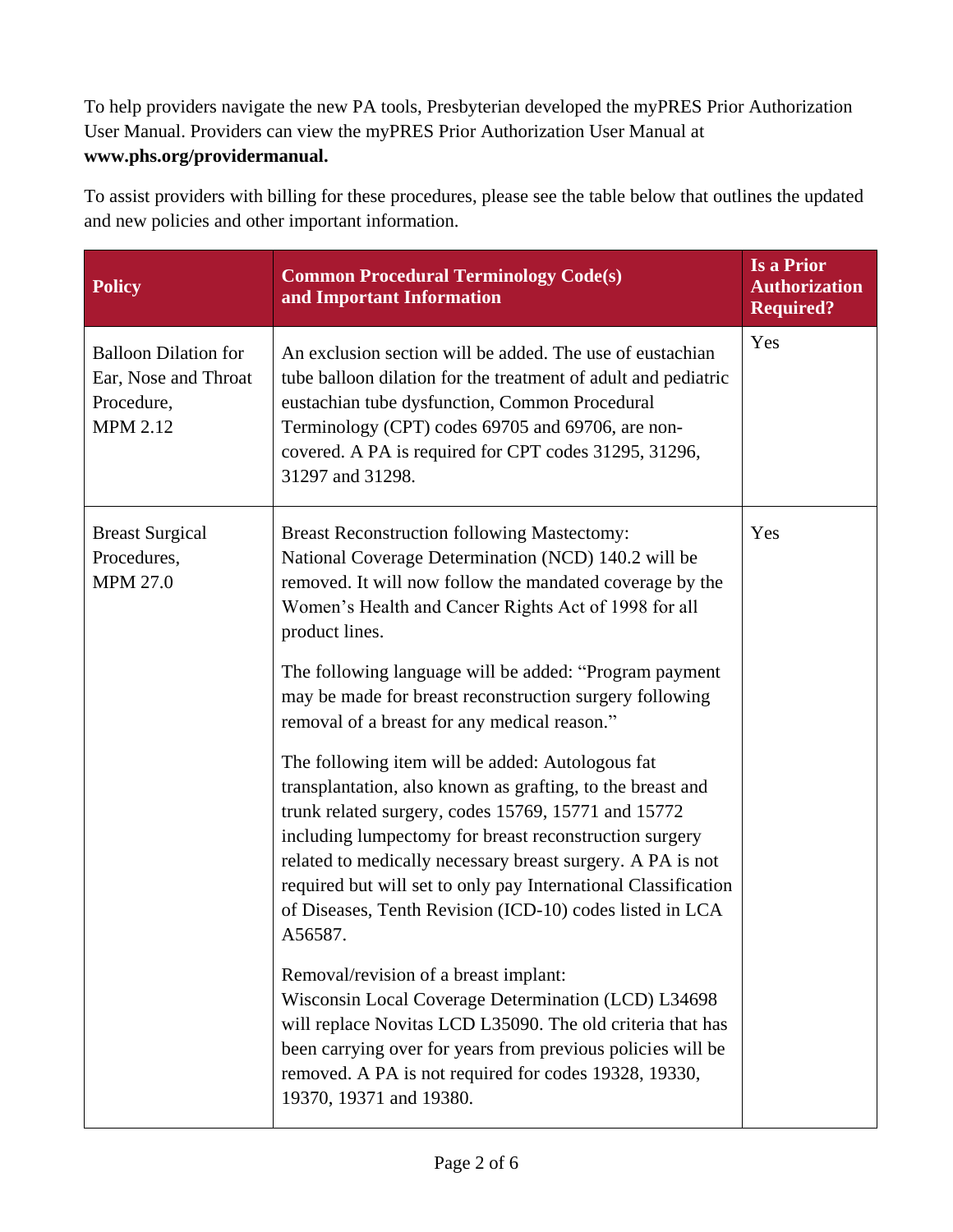| <b>Policy</b>                                                                                      | <b>Common Procedural Terminology Code(s)</b><br>and Important Information                                                                                                                                                                                                                                                                                                                          | <b>Is a Prior</b><br><b>Authorization</b><br><b>Required?</b> |
|----------------------------------------------------------------------------------------------------|----------------------------------------------------------------------------------------------------------------------------------------------------------------------------------------------------------------------------------------------------------------------------------------------------------------------------------------------------------------------------------------------------|---------------------------------------------------------------|
|                                                                                                    | Reduction Mammaplasty (19318) for Symptomatic Breast<br>Hypertrophy (Macromastia):<br>Commercial and Medicaid will follow Milliman Care<br>Guidelines (MCG) A-0274. Medicare will continue to<br>follow LCD L35090.                                                                                                                                                                                |                                                               |
|                                                                                                    | Reduction Mammaplasty using CPT code 19318 for<br>macromastia and gigantomastia will now require a<br>secondary diagnoses as indicated in the Centers for<br>Medicare & Medicaid Services (CMS) Local Coverage<br>Article (LCA) A56587: L26, L30.4, L54, L95.1, L98.2,<br>M25.511, M25.512, M54.2, M54.6, M54.9, N62, N64.1,<br>091.211, 091.212, 091.213, R21 and Z48.3 for all product<br>lines. |                                                               |
|                                                                                                    | The following language will be added to the policy: "The<br>use of code 19318 requires a secondary diagnosis as<br>indicated in CMS LCA A56587." Code 19318 does not<br>require a PA.                                                                                                                                                                                                              |                                                               |
|                                                                                                    | Codes C1781, C1789 and L8600 are status indicator-N and<br>considered bundled into the procedure. These codes are set<br>to not pay for all product lines.                                                                                                                                                                                                                                         |                                                               |
|                                                                                                    | Codes 19499, 15769, 15771, 15772, 19301, 19302 and<br>L8033 will be added and will not require a PA. Code 15777<br>will be removed and will be set to not pay. A PA is still<br>required for codes 11920, 11921, 11922, 11970, 11971,<br>15877, 19300, S2066, S2067, S2068, L8032, L8035,<br>L8039 for all product lines.                                                                          |                                                               |
|                                                                                                    | Codes C1789 and L8600 will be removed from the policy<br>and Prior Authorization Guide and will be set to not pay as<br>the codes are considered bundled to the procedure.                                                                                                                                                                                                                         |                                                               |
| <b>DME</b> Alternating<br>Electromagnetic Field<br>Therapy for<br>Glioblastoma,<br><b>MPM 34.0</b> | A correction was made to Technology Assessment<br>Committee (TAC) decision on Oct. 16, 2019. The TAC<br>recommended coverage for all product lines for both newly<br>diagnosed glioblastoma and recurrent supratentorial<br>glioblastoma multiforme with a PA. The following items<br>will change as a result of this update:                                                                      | Yes                                                           |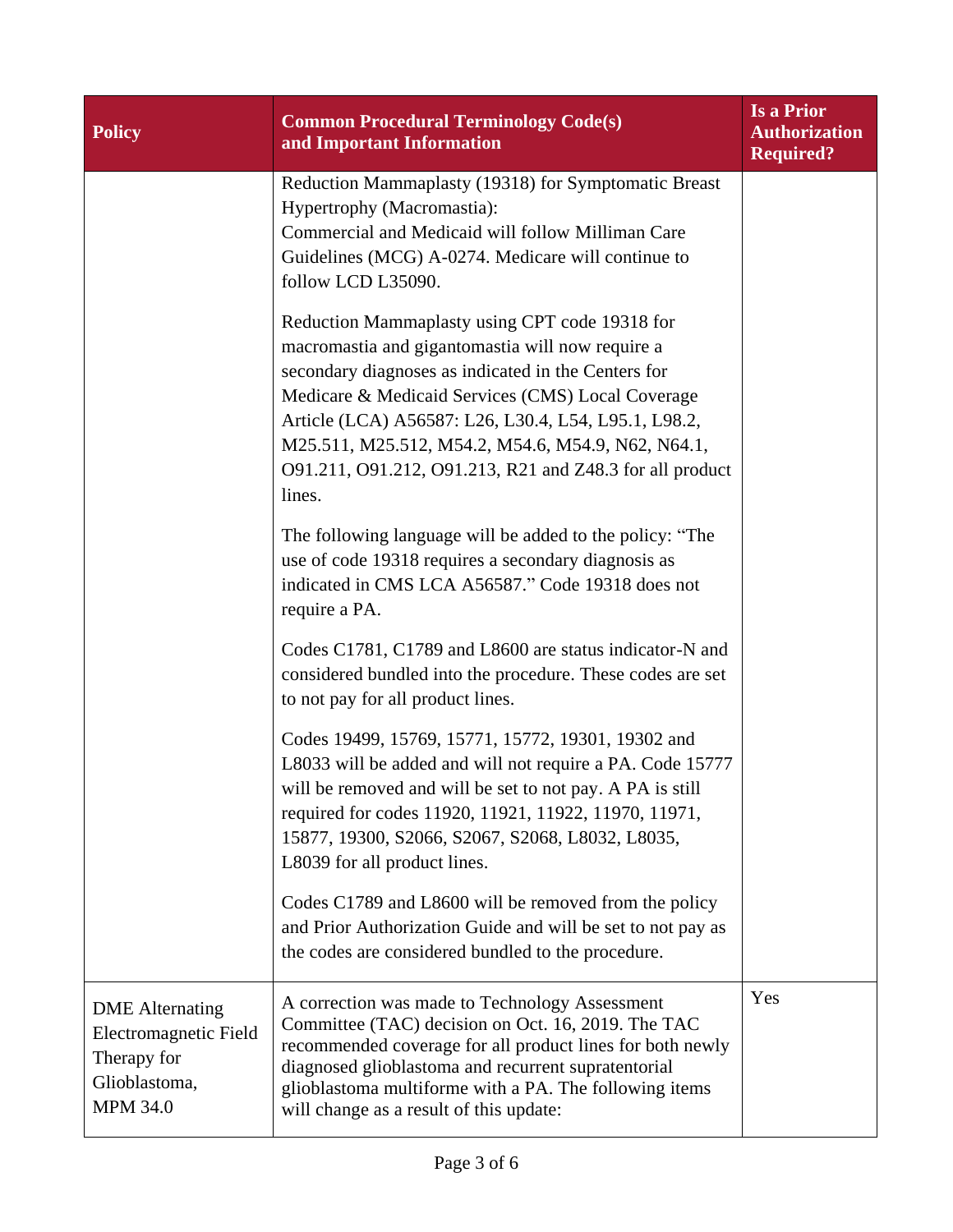| <b>Policy</b>                                                  | <b>Common Procedural Terminology Code(s)</b><br>and Important Information                                                                                                                                                                                                                                                                                                                                                                                                  | <b>Is a Prior</b><br><b>Authorization</b><br><b>Required?</b> |
|----------------------------------------------------------------|----------------------------------------------------------------------------------------------------------------------------------------------------------------------------------------------------------------------------------------------------------------------------------------------------------------------------------------------------------------------------------------------------------------------------------------------------------------------------|---------------------------------------------------------------|
|                                                                | Recurrent glioblastoma will change to include<br>$\bullet$<br>Medicare, despite that Medicare does not allow<br>coverage per LCD L34823. It will continue to follow<br>the homegrown criteria previously outlined.                                                                                                                                                                                                                                                         |                                                               |
|                                                                | Newly diagnosed glioblastoma will change to now<br>follow MCG LCD: L34823R008 (MCR) for all product<br>lines. A PA is required for CPT codes E0766, A4555<br>for all product lines. The criteria will be removed.                                                                                                                                                                                                                                                          |                                                               |
|                                                                | There is an ICD-10 code update (C79.31) for Secondary<br>malignant neoplasm of the brain that will be added to<br>the policy.                                                                                                                                                                                                                                                                                                                                              |                                                               |
| Genetic Testing for<br>Uveal Melanoma,<br><b>MPM 7.9</b>       | There is no change to the criteria. It will resume using LCD<br>L37210 and L35396 for all product lines. Code 81552 will<br>be added and code 0081U will be removed. CPT code<br>81552 will now require a PA for all product lines. Codes<br>81479 and 81403 will remain on the Prior Authorization<br>Guide.                                                                                                                                                              | N <sub>o</sub>                                                |
| Hyperbaric Oxygen<br>Therapy (HBOT),<br><b>MPM 8.6</b>         | CMS retired LCD L35021 and related article A56714. This<br>policy will continue to follow NCD 20.29 for all product<br>lines. Healthcare Common Procedure Coding System<br>hospital code G0277 will now require a PA for all product<br>lines and code 99183 will require a PA. Due to the<br>retirement of LCD L35021, limitation and documentation<br>requirement sections will be removed from the policy. The<br>criteria will be added to the policy using NCD 20.29. | N <sub>o</sub>                                                |
| Obstetric US 3D 4D,<br>5D, MPM 15.4                            | Removed 2D language from the title and throughout the<br>policy. Presbyterian considers 3D, 4D and 5D experimental<br>and investigational. For this reason, it is not a covered<br>benefit for all product lines. Codes 76376, 76377 and 76499<br>will be set to deny as investigational for all product lines.                                                                                                                                                            | Yes                                                           |
| Photodynamic<br>Therapy for Ocular<br>Conditions,<br>MPM 16.15 | The criteria will change. After comparing CMS NCD and<br>MCG, all product lines will follow NCD 80.2, 80.2.1, 80.3<br>and 80.3.1. CPT codes in the policy will not require a PA.<br>Per CMS LCD L35038 and related policy article A57600,                                                                                                                                                                                                                                  | N <sub>o</sub>                                                |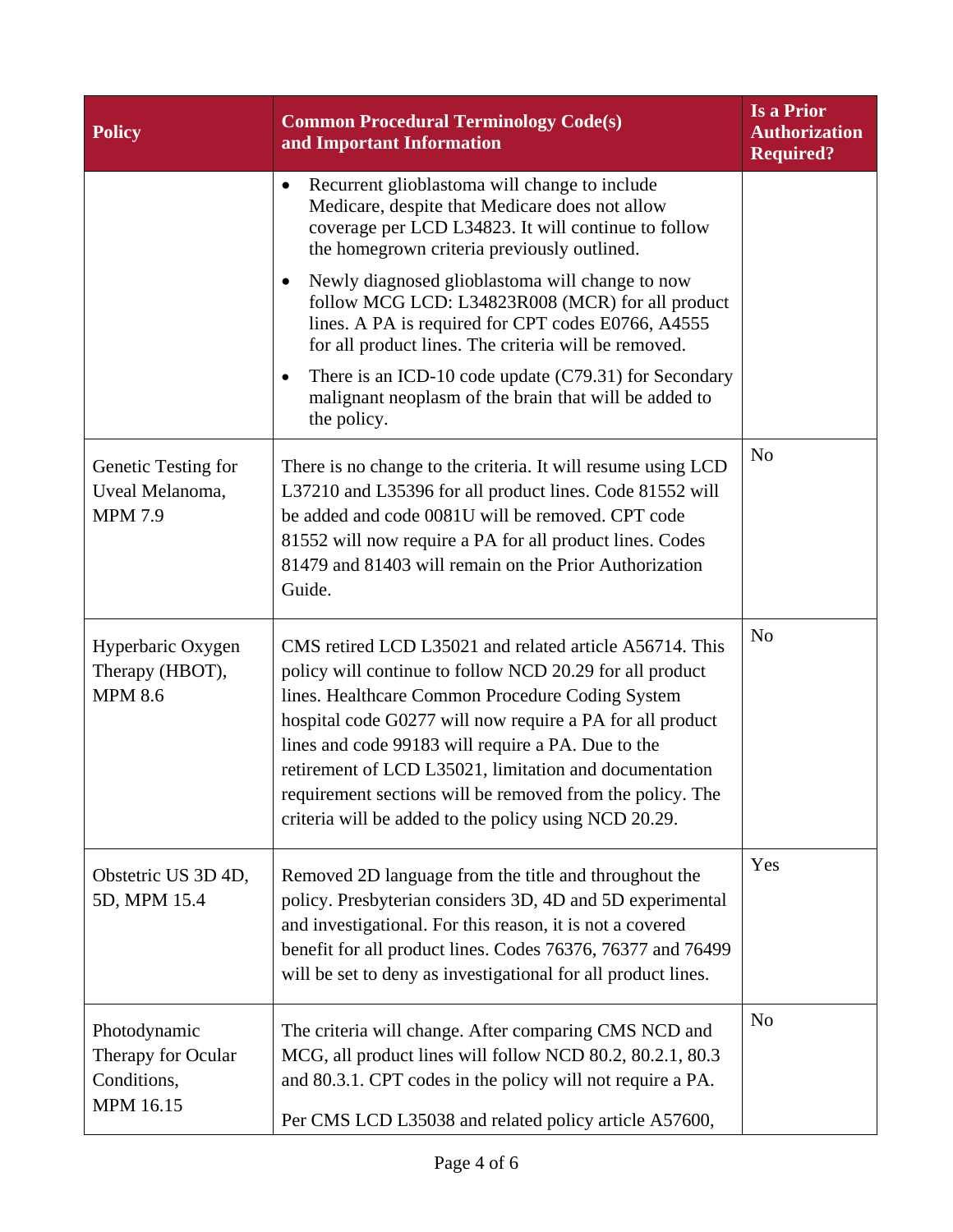| <b>Policy</b>                                                                 | <b>Common Procedural Terminology Code(s)</b><br>and Important Information                                                                                                                                                                                                                                                      | <b>Is a Prior</b><br><b>Authorization</b><br><b>Required?</b> |
|-------------------------------------------------------------------------------|--------------------------------------------------------------------------------------------------------------------------------------------------------------------------------------------------------------------------------------------------------------------------------------------------------------------------------|---------------------------------------------------------------|
|                                                                               | the utilization parameters for scanning computerized<br>ophthalmic diagnostic imaging is defined as the following:<br>For CPT code 92133, it is not to be reported more<br>than two times per year.<br>For CPT code 92134, it is not to be reported more<br>than once every two months.                                        |                                                               |
| Photodynamic<br>Therapy for Skin and<br>Cancer Conditions,<br><b>MPM 16.9</b> | The criteria will change. It will now follow MCG A-0254<br>for all product lines, which expands coverage for other<br>conditions such as actinic keratosis, basal cell carcinoma<br>and Bowen disease. A PA is not required for codes 96567,<br>96570, 96571, 96573, and 96574 or drug codes J7308,<br>J7309, J7345 and J9600. | N <sub>o</sub>                                                |
| <b>Radiation Oncology:</b><br>Brachytherapy,<br><b>MPM 18.7</b>               | Codes 77300, 77336, 77370 and 77799 will be added per<br>MCG CPT listings. A PA is not required for all codes listed<br>in the policy.                                                                                                                                                                                         | N <sub>o</sub>                                                |

For any questions or assistance, please use the following information to contact your assigned Provider Network Operations relationship executive. As always, thank you for partnering with us to improve the health and wellness of the patients, members and communities we serve.